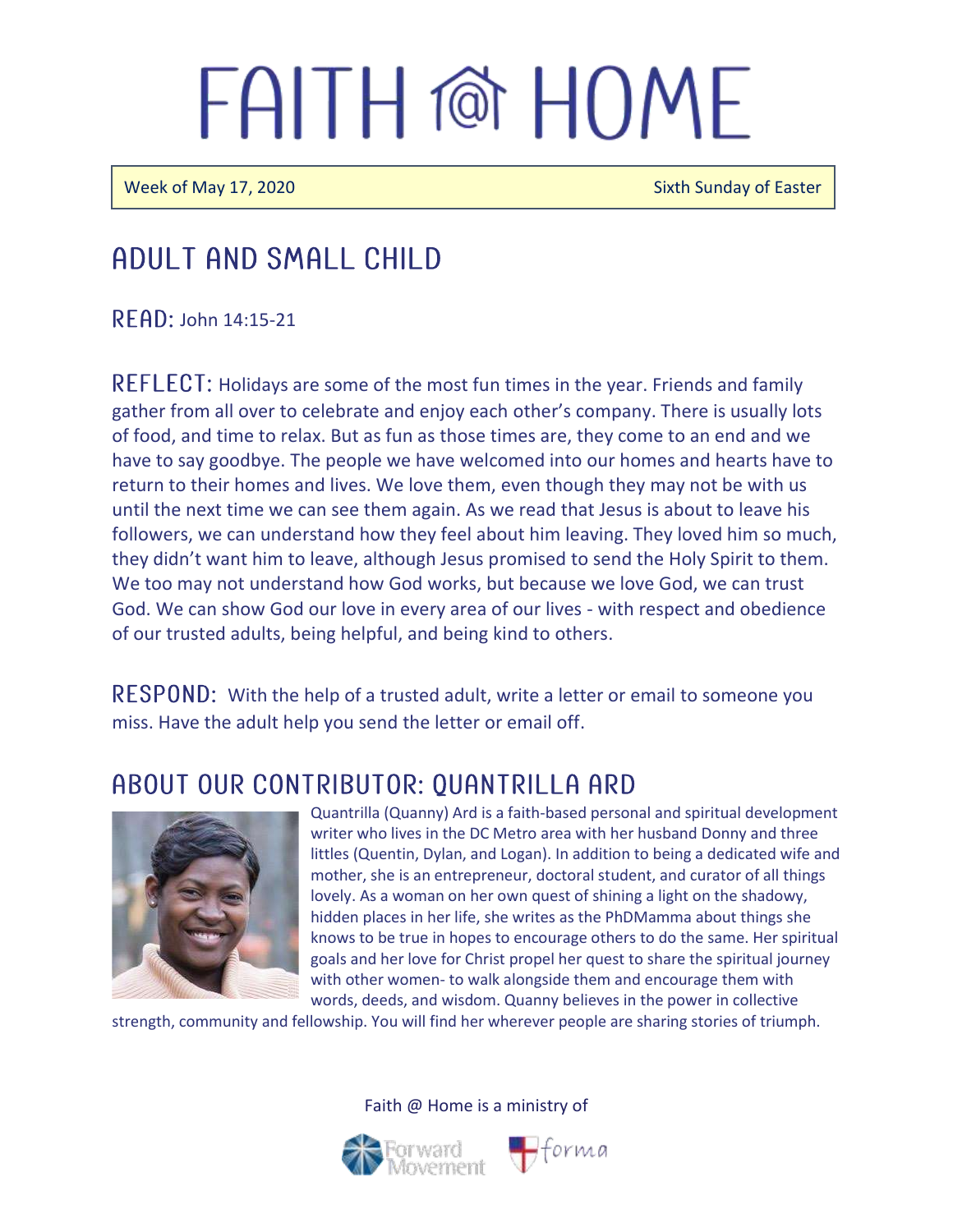$\overline{\phantom{a}}$ 

j

Week of May 17, 2020 **Sixth Sunday of Easter** 

## Adult and elementary

 $R$   $F$  $R$  $D$ : Acts 17:22-31

REFLECT: There was a beautiful waterfall a two-mile hike from where I went to college. One year, I had the idea to go hike the trail early in the morning while it was still dark so I could watch the sunrise over the waterfall. My roommate agreed to go with me, and we headed off into the woods with our flashlights at 3:30 in the morning. The hike up to the falls was scarier than enjoyable. Every "SNAP" of a twig and rustle of a bush sparked a fear that bears were going to come eat us at any second. We prayed the whole hike, and about halfway through the Holy Spirit reminded me "I'm with you in the dark, too." I started looking at the shadows cast by tree limbs differently. Instead of jumping in fear, I noticed the intricate shapes and designs they left on the forest floor. God was here in the dark, and I could choose to see God's glory rather than be afraid.

RESPOND: Create an obstacle course in your yard or a large room in your home. Choose one family member to walk through the course with a blindfold on. The other family members should help guide them through the course. Take turns so everyone who wants to walk the course can. Remind each other as you walk that God is with us at all times, even when we're unsure and even when it's dark.

### ABOUT OUR CONTRIBUTOR: MEGAN WESTRA



Megan is on the pastoral staff team at Transformation City Church in Milwaukee, Wisconsin. Her first book, Born Again and Again, releases in August with Herald Press. More of her work can be found at [meganwestra.com](https://meganwestra.com/) or on Twitter at @mwestramke.



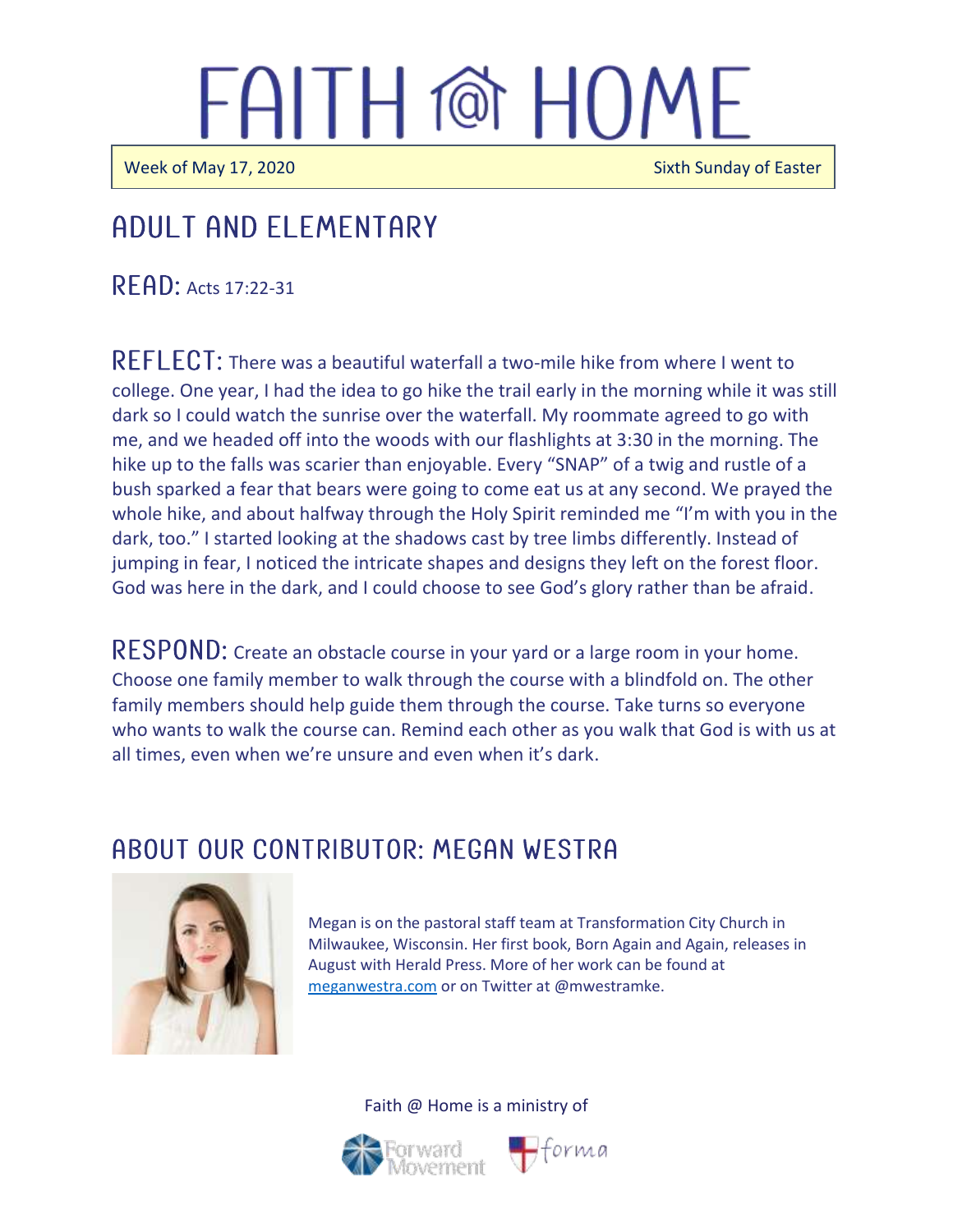Week of May 17, 2020 **Sixth Sunday of Easter** Sixth Sunday of Easter

### Adult and youth

 $R$  $F$  $A$  $D$ : 1 Peter 3:13-22

REFLECT: In life we face difficulties, some harder than others. Maybe you've lost a loved one or experienced some personal hardship. In this passage, Peter is talking to believers who have experienced hardship in their journey as followers of Jesus. Peter is urging believers to walk in love in the face of difficulty and suffering. This is hard for many of us to do, but we do not gain anything from being rude or mean to people who are mistreating us. Our choice to treat others with dignity and respect allows us to have a distinct difference in our behavior. This is why it's important for us to learn about the life of Jesus and how he responded in the midst of hardship and persecution. Jesus was vindicated after he suffered greatly and Peter wants believers to have that same awareness and knowledge because vindication belongs to the Lord. We as believers can trust that God will fight our battles for us.

RESPOND: We all go through hardship and its important to realize that you aren't alone. With our foundation of faith in Christ and community of believers, we can share our burdens with one another. If you feel comfortable, answer these three questions with your family: What is a hardship you are facing right now? How can people support you in prayer? How can you support others in prayer? Each day this week, pray for every member of your family.

### ABOUT OUR CONTRIBUTOR: FAITTH BROOKS



Faitth is the Communication and Programming Director for Legacy Collective. She engages in community organizing and activism. Her passion makes her a relentless spokesperson for racial reconciliation. She is a social media strategist and blogger who writes at [Faitthbrooks.com.](https://faitthbrooks.com/)